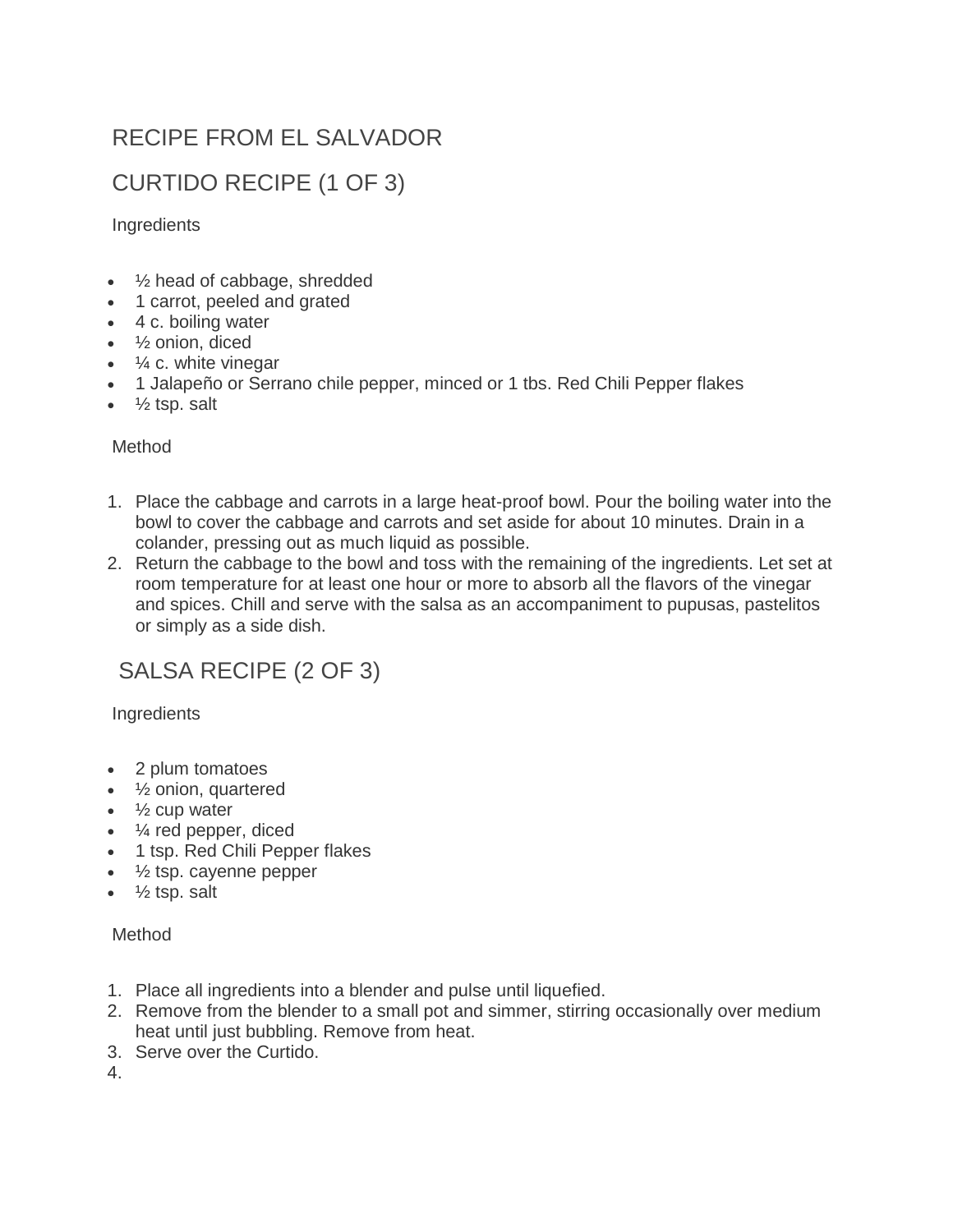# PASTELITOS RECIPE (3 OF 3)

**Ingredients** 

- 3 c. Masa
- 2 c. water, approx.
- $\cdot$   $\frac{1}{4}$ -1/2 c. paprika or achiote powder
- 1lb ground beef
- 1 onion, diced
- 3 small potatoes, peeled and diced fine
- ¼ lb. fresh string beans, diced
- 1 large carrot, diced
- 1tsp. Sazon Goya
- 2 tsp cumin
- Salt & Pepper
- $\bullet$  1 tsp. beef consommé powder or  $\frac{1}{2}$  bouillon cube
- 1/<sub>2</sub> cup vegetable oil

### Method

- 1. Prepare the dough. In a large bowl, add the masa and gradually add the water, paprika or achiote until the dough is a nice red color (1/4-1/2 cup), add a generous dash of salt and pepper and continue kneading until the dough forms a ball that can be handled and will not crumble. Add more water if necessary. Set aside.
- 2. Prepare the filling. In a large skillet over medium high heat, add the ground beef, stirring until it is browned through. Remove from heat and drain some of the fat but not all of it (leave a few tablespoons in the pan).
- 3. Return the meat to the pan and add the onion, green beans, potatoes, carrots. Continue to cook, covered until the potatoes are tender, about 10 minutes.
- 4. Add the seasoning, the beef consommé or bouillon, Sazon Goya, cumin and salt and pepper to taste. Remove from heat and allow to cool while creating your dough discs.
- 5. To create the discs, you can either do it by hand working the dough by patting it together and forming a round or you can flatten them out between two pieces of plastic wrap. Making sure your hands are really wet makes shaping the discs easier. But you would like to create discs that are about  $\frac{1}{4}$ " thick and have a diameter of about 4-5". You should have enough dough to make about a dozen discs. Set aside until ready to use.
- 6. In a large frying pan, heat the oil over medium high heat being very careful to not let it smoke.
- 7. Take one disc of dough and spoon in about 2 large tablespoons of filling. Fold over and seal the edges by squeezing them together. Place in the hot oil laying the pastelito away from you so as not to splatter the oil towards you. Repeat filling discs and placing in the oil until you have filled the pan with them, but do not overcrowd. Leave a lot of space in between each pastry. Fry until they golden brown on one side, flip over and continue to fry until the dough is golden brown. Remove with a slotted spatula onto a plate that been lined with paper towels to drain.
- 8. Continue filling, folding and frying until they are all complete. Cover the plate with tin foil to keep the pastelitos warm until you are ready to eat.